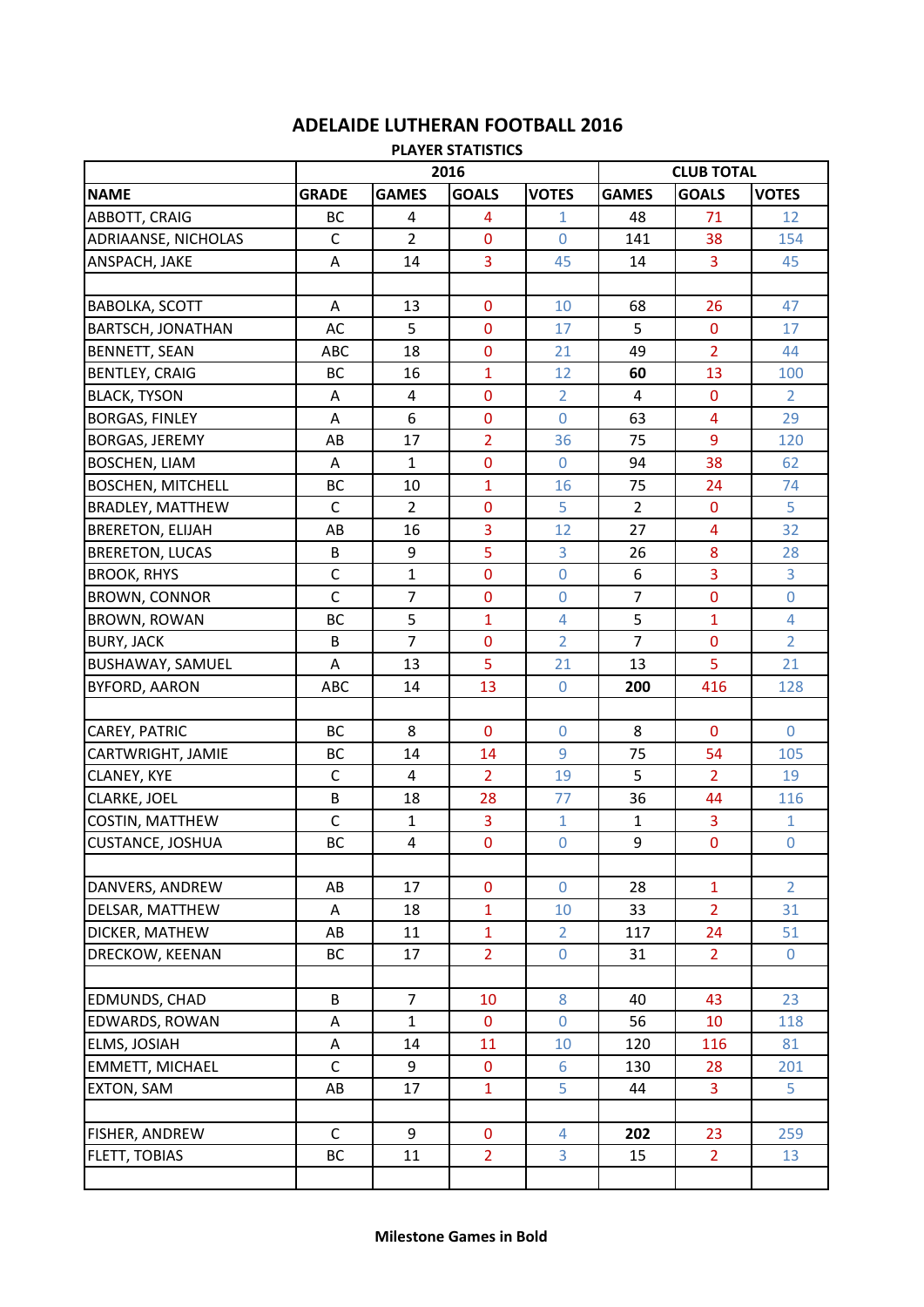## **ADELAIDE LUTHERAN FOOTBALL 2016**

| <b>PLAYER STATISTICS</b>  |                |                         |                         |                  |                   |                         |                |  |  |
|---------------------------|----------------|-------------------------|-------------------------|------------------|-------------------|-------------------------|----------------|--|--|
|                           | 2016           |                         |                         |                  | <b>CLUB TOTAL</b> |                         |                |  |  |
| <b>NAME</b>               | <b>GRADE</b>   | <b>GAMES</b>            | <b>GOALS</b>            | <b>VOTES</b>     | <b>GAMES</b>      | <b>GOALS</b>            | <b>VOTES</b>   |  |  |
| <b>GALE, JAKE</b>         | $\mathsf C$    | 3                       | $\bf{0}$                | 4                | 3                 | $\mathbf 0$             | $\overline{4}$ |  |  |
| GILLILAND, ASHLEY         | A              | $\overline{2}$          | $\overline{\mathbf{4}}$ | $\overline{2}$   | 69                | 194                     | 92             |  |  |
| <b>GOODALL, ASHLEY</b>    | $\mathsf{C}$   | $\mathbf{1}$            | $\bf{0}$                | 5                | 29                | 26                      | 62             |  |  |
| <b>GOWER, ABRAHAM</b>     | BC             | 10                      | 1                       | $\mathbf{1}$     | 17                | $6\phantom{1}6$         | 4              |  |  |
| GRAY, MATTHEW             | AB             | 5                       | 1                       | $\boldsymbol{0}$ | 53                | $\overline{\mathbf{4}}$ | 20             |  |  |
| <b>GROCKE, KARL</b>       | A              | 18                      | 1                       | 11               | 55                | $\overline{2}$          | 71             |  |  |
|                           |                |                         |                         |                  |                   |                         |                |  |  |
| HARCH, HENRY              | $\mathsf C$    | 6                       | 1                       | 3                | 6                 | $\mathbf{1}$            | 3              |  |  |
| <b>HARRINGTON, ROBERT</b> | $\mathsf{C}$   | $\overline{2}$          | $\mathbf{0}$            | $\mathbf 0$      | $\overline{2}$    | $\pmb{0}$               | $\mathbf 0$    |  |  |
| HEATH, THOMAS             | AB             | 3                       | $\mathbf 0$             | $\mathbf{1}$     | 16                | $\mathbf 0$             | 3              |  |  |
| <b>HICKEY, SHANE</b>      | A              | 17                      | 17                      | 54               | 17                | 17                      | 54             |  |  |
| HOCKING, DAVID            | AB             | $\overline{\mathbf{4}}$ | 5                       | $\overline{0}$   | 49                | 56                      | 103            |  |  |
| HODGES, DAVID             | BC             | 11                      | 41                      | 28               | 72                | 204                     | 93             |  |  |
| <b>HOKLAS, CALEB</b>      | AB             | 12                      | 18                      | 13               | 106               | 177                     | 143            |  |  |
|                           |                |                         |                         |                  |                   |                         |                |  |  |
| JENKE, TREVOR             | B              | 10                      | 10                      | 18               | 185               | 98                      | 334            |  |  |
| JONES, PERRY              | $\mathsf{C}$   | $\overline{7}$          | $\bf{0}$                | $\boldsymbol{0}$ | $\overline{7}$    | $\mathbf 0$             | $\overline{0}$ |  |  |
|                           |                |                         |                         |                  |                   |                         |                |  |  |
| <b>KAESLER, MARTIN</b>    | $\mathsf C$    | $\overline{7}$          | $\bf{0}$                | 5                | 50                | 5                       | 13             |  |  |
| KAESLER-SMITH, PAUL       | BC             | 20                      | $\overline{2}$          | 10               | 44                | $\overline{3}$          | 14             |  |  |
| <b>KELLY, SHAUN</b>       | $\mathsf{C}$   | 8                       | $\mathbf 0$             | $\overline{0}$   | 8                 | $\mathbf 0$             | $\overline{0}$ |  |  |
| KINNANE, HUGH             | <b>BC</b>      | 3                       | $\mathbf 0$             | $\overline{0}$   | 3                 | $\mathbf 0$             | $\overline{0}$ |  |  |
| KLEIN, LINDSAY            | AC             | 12                      | $\mathbf 0$             | 0                | 106               | 0                       | 53             |  |  |
| <b>KLOEDEN, TARQUIN</b>   | $\mathsf C$    | 3                       | $\mathbf 0$             | 10               | 65                | $\overline{4}$          | 113            |  |  |
| KLUGE, SAMUEL             | $\overline{c}$ | 3                       | $\bf{0}$                | 11               | 3                 | $\pmb{0}$               | 11             |  |  |
| KOENIG, CHRISTOPHER       | A              | 13                      | 8                       | 27               | 127               | 63                      | 205            |  |  |
| KRIEG, WILLIAM            | BC             | 11                      | $\bf{0}$                | $\mathbf{1}$     | 11                | $\mathbf 0$             | $\mathbf{1}$   |  |  |
| <b>KRIEWALDT, NICK</b>    | BC             | 12                      | 3                       | 5                | 350               | 318                     | 543            |  |  |
|                           |                |                         |                         |                  |                   |                         |                |  |  |
| LANG, BRANT               | Α              | $\mathbf{1}$            | $\bf{0}$                | $\boldsymbol{0}$ | 27                | $\overline{\mathbf{4}}$ | 19             |  |  |
| LEWIS, RICHARD            | B              | 3                       | $\bf{0}$                | $\mathbf 0$      | 27                | 5                       | 3              |  |  |
| LICCIONE, JOSEPH          | $\mathsf{C}$   | 3                       | $\mathbf{1}$            | $\boldsymbol{0}$ | 27                | $\overline{1}$          | $\overline{4}$ |  |  |
| LUDWIG, DWAYNE            | B              | 14                      | 10                      | 48               | 30                | 18                      | 94             |  |  |
|                           |                |                         |                         |                  |                   |                         |                |  |  |
| MACLEOD, CAMERON          | Α              | $\overline{2}$          | $\mathbf 0$             | $\mathbf 0$      | 40                | $\overline{4}$          | 43             |  |  |
| MANNING, SHAUN            | <b>BC</b>      | 12                      | $\overline{7}$          | 18               | 12                | $\overline{7}$          | 18             |  |  |
| <b>MARTIN, SAM</b>        | BC             | 11                      | $\pmb{0}$               | 3                | 11                | $\mathbf 0$             | 3              |  |  |
| MATTHEWS, CALE            | AB             | 6                       | 8                       | 17               | 6                 | $\bf 8$                 | 17             |  |  |
| MAVROGIORGIS, VASILIOS    | $\mathsf C$    | $\overline{2}$          | $\bf{0}$                | $\overline{0}$   | 59                | 18                      | 25             |  |  |
| MCFARLANE, MARK           | A              | 11                      | $\overline{7}$          | 28               | 206               | 78                      | 422            |  |  |
| MCFEAT, LACHLAN           | AB             | 16                      | 4                       | $\mathbf 0$      | 16                | $\overline{4}$          | $\mathbf 0$    |  |  |
| MENZ, DAVID               | B              | $\overline{2}$          | $\pmb{0}$               | $\boldsymbol{0}$ | 163               | 190                     | 85             |  |  |
| MENZ, MICHAEL             | B              | $\mathbf{1}$            | $\pmb{0}$               | $\overline{0}$   | 70                | 63                      | 45             |  |  |
| MIEGEL, ADEN              | ВC             | 9                       | $\overline{2}$          | 41               | 203               | 92                      | 227            |  |  |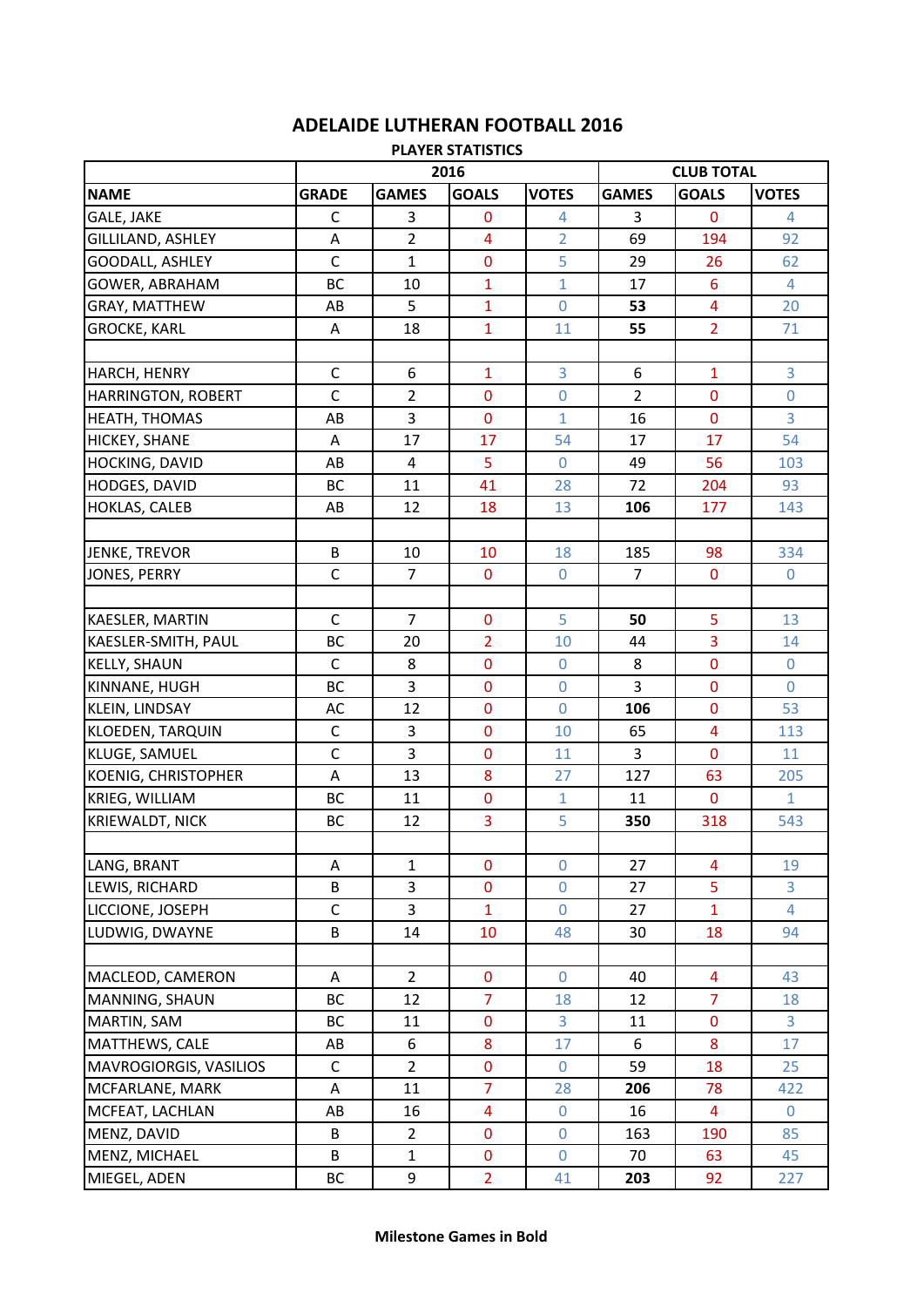## **ADELAIDE LUTHERAN FOOTBALL 2016**

| <b>PLAYER STATISTICS</b>  |              |                  |                |                   |                |                |                |  |  |
|---------------------------|--------------|------------------|----------------|-------------------|----------------|----------------|----------------|--|--|
|                           |              |                  | 2016           | <b>CLUB TOTAL</b> |                |                |                |  |  |
| <b>NAME</b>               | <b>GRADE</b> | <b>GAMES</b>     | <b>GOALS</b>   | <b>VOTES</b>      | <b>GAMES</b>   | <b>GOALS</b>   | <b>VOTES</b>   |  |  |
| MILLER, RYAN              | ABC          | 11               | $\mathbf{1}$   | 8                 | 11             | $\mathbf{1}$   | 8              |  |  |
| MILLIGAN, DARREN          | AB           | 16               | 5              | 14                | 213            | 17             | 173            |  |  |
| MOOS, DANIEL              | A            | 16               | $\overline{2}$ | 18                | 44             | 3              | 28             |  |  |
| MULLER, MICAH             | A            | $\mathbf{1}$     | $\mathbf{0}$   | $\Omega$          | $\mathbf{1}$   | $\mathbf 0$    | $\overline{0}$ |  |  |
| MURPHY, DENNY             | A            | 10               | 14             | 11                | 10             | 14             | 11             |  |  |
|                           |              |                  |                |                   |                |                |                |  |  |
| NELSON, ISAAC             | AB           | 15               | 5              | 24                | 32             | 9              | 30             |  |  |
| <b>NOLL, BEN</b>          | Α            | 16               | 5              | 20                | 209            | 135            | 175            |  |  |
| NORSWORTHY, SCOTT         | B            | 4                | $\overline{2}$ | $\overline{0}$    | 4              | $\overline{2}$ | $\overline{0}$ |  |  |
|                           |              |                  |                |                   |                |                |                |  |  |
| OBST, JUSTIN              | $\mathsf{C}$ | 5                | $\mathbf 0$    | $\mathbf 0$       | 69             | 10             | $\overline{7}$ |  |  |
| OLIVER, JONATHON          | BC           | 3                | $\mathbf 0$    | 5                 | 3              | $\mathbf 0$    | 5              |  |  |
| ONDEYO, SAMUEL            | C            | 4                | $\mathbf 0$    | 3                 | 27             | 5              | 17             |  |  |
|                           |              |                  |                |                   |                |                |                |  |  |
| PEARCE, ALISTAIR          | $\mathsf C$  | $\overline{a}$   | $\bf 8$        | 13                | 20             | 21             | 49             |  |  |
| PEARCE-RAISIN, ANGUS      | BC           | 6                | $\overline{2}$ | $\overline{0}$    | 6              | $\overline{2}$ | $\overline{0}$ |  |  |
| PHELAN, SAMUEL            | BC           | 17               | $\overline{1}$ | 15                | 25             | $\overline{3}$ | 15             |  |  |
| PRATER, BEN               | AB           | $\overline{2}$   | 1              | 10                | $\overline{2}$ | $\overline{1}$ | 10             |  |  |
|                           |              |                  |                |                   |                |                |                |  |  |
| REDHEAD, XANDER           | Α            | 18               | 27             | 20                | 31             | 32             | 35             |  |  |
| REICHSTEIN, DALE          | $\mathsf{C}$ | 3                | $\mathbf 0$    | $\overline{0}$    | 35             | $\mathbf{1}$   | 35             |  |  |
| RENNER, OLIVER            | BC           | 9                | $\pmb{0}$      | 11                | 9              | $\mathbf 0$    | 11             |  |  |
| RICHARDSON, MARK          | A            | 14               | $\bf{0}$       | 7                 | 218            | 16             | 308            |  |  |
| RICHTER, CARL             | <b>BC</b>    | $\overline{2}$   | $\mathbf 0$    | $\overline{2}$    | 70             | 10             | 93             |  |  |
| RICHTER, LACHLAN          | AB           | $\boldsymbol{6}$ | 3              | $\overline{7}$    | 88             | 33             | 82             |  |  |
| ROSENZWEIG, ARLEN         | BC           | 8                | $\bf{0}$       | $\mathbf 0$       | 50             | 8              | 25             |  |  |
| ROSENZWEIG, CALLUM        | ВC           | 15               | $\pmb{0}$      | $\boldsymbol{0}$  | 50             | $\mathbf 0$    | 3              |  |  |
|                           |              |                  |                |                   |                |                |                |  |  |
| <b>SCHARNBERG, HAYDEN</b> | AB           | 17               | $\overline{2}$ | 14                | 61             | 10             | 36             |  |  |
| SCHEER, JORDAN            | AB           | 17               | $\overline{1}$ | 22                | 30             | $\overline{2}$ | 37             |  |  |
| SCHOLEFIELD, BEN          | $\mathsf C$  | $\mathbf{1}$     | $\pmb{0}$      | $\boldsymbol{0}$  | 104            | 71             | 138            |  |  |
| <b>SCOTT, ANDREW</b>      | $\sf A$      | 10               | $\mathbf{1}$   | 3                 | 65             | 20             | 84             |  |  |
| SIVIOUR, DAMON            | B            | $\overline{2}$   | $\overline{2}$ | $\boldsymbol{0}$  | $\overline{2}$ | $\overline{2}$ | $\mathbf 0$    |  |  |
| SIVIOUR, JARED            | $\mathsf C$  | $\mathbf{1}$     | $\pmb{0}$      | $\mathbf 0$       | 16             | $\mathbf 0$    | 16             |  |  |
| SIVIOUR, MICHAEL          | $\mathsf C$  | $\mathbf{1}$     | $\bf{0}$       | 5                 | 56             | 5              | 28             |  |  |
| SMITH, BRYCE              | A            | $\mathbf{1}$     | $\overline{2}$ | $\boldsymbol{0}$  | 55             | 13             | $\overline{7}$ |  |  |
| SMUDIC, IGOR              | $\mathsf C$  | $\overline{2}$   | $\pmb{0}$      | $\overline{2}$    | $\overline{2}$ | $\pmb{0}$      | $\overline{2}$ |  |  |
| SOLANO, DAVID             | $\mathsf C$  | 3                | $\overline{2}$ | 8                 | 3              | $\overline{2}$ | 8              |  |  |
| STOLLZNOW, JACOB          | A            | 13               | 12             | 9                 | 13             | 12             | 9              |  |  |
| <b>STRAUSS, RILEY</b>     | BC           | 5                | $\overline{2}$ | $\boldsymbol{0}$  | 5              | 2 <sup>1</sup> | $\overline{0}$ |  |  |
|                           |              |                  |                |                   |                |                |                |  |  |
| TARCA, SAMUEL             | $\mathsf{C}$ | $\overline{2}$   | $\mathbf 0$    | $\mathbf 0$       | 70             | 34             | 70             |  |  |
| <b>TAYLOR, PETER</b>      | ВC           | 8                | $\bf{0}$       | $\mathbf{1}$      | 51             | 8              | 5              |  |  |
| THORLEY, PETER            | BC           | 10               | $\mathbf 0$    | 16                | 21             | $\mathbf 0$    | 19             |  |  |